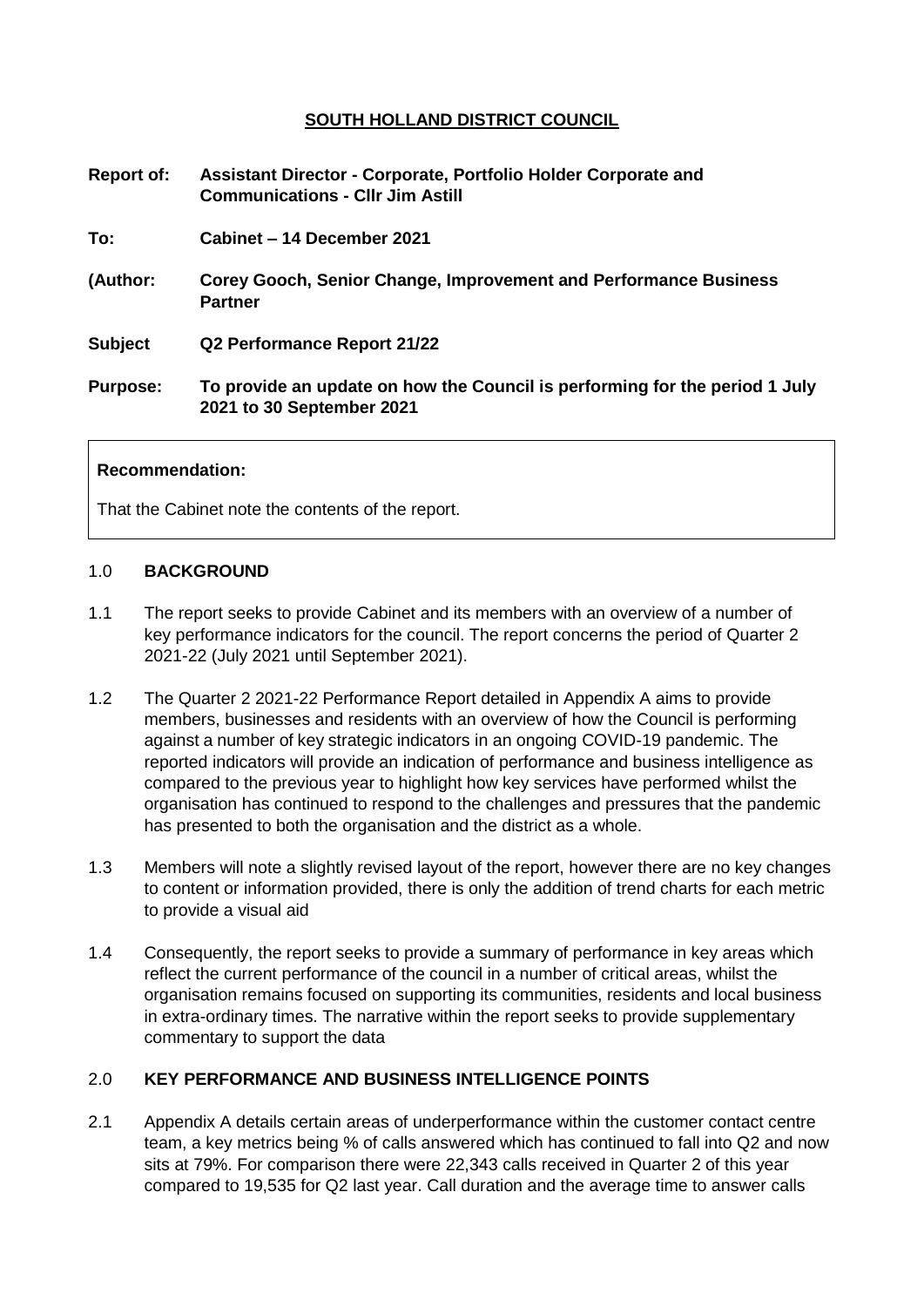also increased during this period and is document within appendix A of this report. The team continue to see resourcing challenges through exceptionally high levels of attrition and have instigated a short-term recovery plan through targeted recruitment, focused available resourcing hours on the phone, additionally the team have refreshed a targeted approach to their training strategy. Improvements are starting to be seen, through this approach, seeing average speed of answer reduce during recent weeks. Activities such as recruitment and training to the multiple vacancies should also result in improved performance and the Head of Customer Contact will be in attendance at the meeting to discuss and take any questions on this area.

- 2.2 Time to respond to FOIs and Complaints has improved, both of these areas are performing at the highest levels in the last 4 quarters and are sitting just over 90%, this is as a result of positive work from the FOI officer and a result of revised processes such as effective triaging of items before they are logged in the feedback management system, saving time spent by services and reducing repeated requests.
- 2.3 Despite high levels of fly-tipping across the national picture we have seen the number of working days to collect fly-tips reduce to just over 3 days on average, this is positive to note and the best we have seen this figure for which the target sits at 5 days or less.

# 3.0 **REASONS FOR RECOMMENDATION(S)**

3.1 That the contents of this report be noted.

# 4.0 **EXPECTED BENEFITS**

4.1 That the Council's performance is properly scrutinised.

## 5.0 **IMPLICATIONS**

In preparing this report, the report author has considered the likely implications of the decision - particularly in terms of Carbon Footprint / Environmental Issues; Constitutional & Legal; Contracts; Corporate Priorities; Crime & Disorder; Data Protection; Equality & Diversity/Human Rights; Financial; Health & Wellbeing; Reputation; Risk Management; Safeguarding; Staffing; Stakeholders/Consultation/Timescales; Transformation Programme; Other. Where the report author considers that there may be implications under one or more of these headings, these are identified below.

## 5.1 **Constitutional & Legal**

5.1.1 The report is made within the terms of reference of Cabinet.

# 5.2 **Crime and Disorder**

- 5.2.1 The report contains indicators which does convey some information relating to crime and disorder.
- 5.3 **Financial**